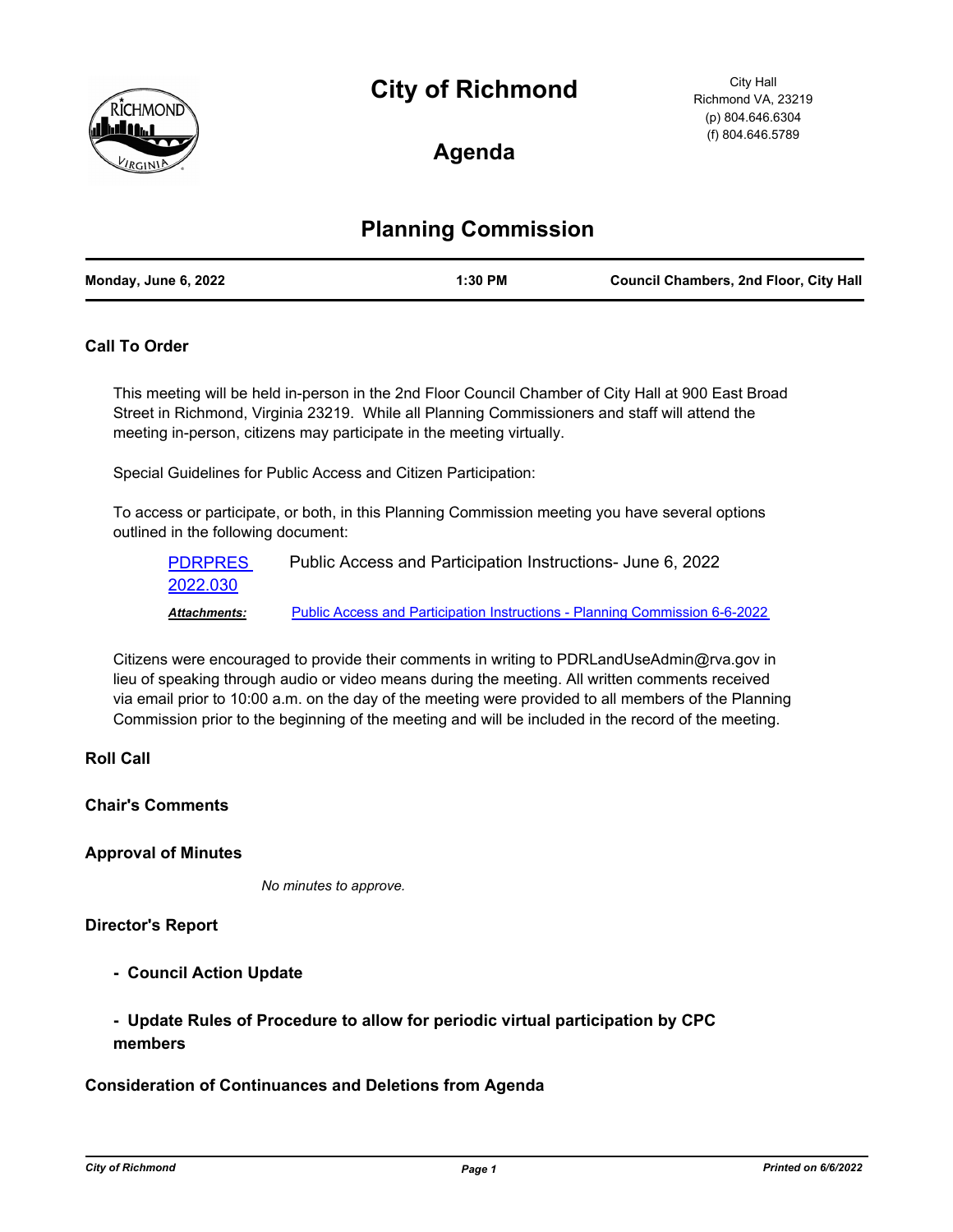| 1. | ORD.<br>2022-094      | To authorize the special use of the property known as 1203 East<br>Brookland Park Boulevard for the purpose of a mixed-use building<br>containing up to 43 dwelling units, upon certain terms and conditions.<br>(6th District) |
|----|-----------------------|---------------------------------------------------------------------------------------------------------------------------------------------------------------------------------------------------------------------------------|
|    | <b>Attachments:</b>   | Ord. No. 2022-094                                                                                                                                                                                                               |
|    |                       | <b>Application Form &amp; Applicant's Report</b>                                                                                                                                                                                |
|    |                       | Request to continue to the June 21, 2022 meeting of the Planning Commission.                                                                                                                                                    |
| 2. | ORD.<br>2021-097      | To authorize the special use of the property known as 1500 North<br>Lombardy Street for the purpose of four wall signs, upon certain terms and<br>conditions. (3rd District)                                                    |
|    | <b>Attachments:</b>   | Ord. No. 2021-097                                                                                                                                                                                                               |
|    |                       | <b>Application Form</b>                                                                                                                                                                                                         |
|    |                       | <b>Applicant's Report</b>                                                                                                                                                                                                       |
|    |                       | Plans                                                                                                                                                                                                                           |
|    |                       | <b>Survey</b>                                                                                                                                                                                                                   |
|    |                       | <b>Map</b>                                                                                                                                                                                                                      |
|    |                       | Letter of Support - Edgehill Chamberlayne Court Civic Assoc                                                                                                                                                                     |
|    |                       | Request to continue to the July 5, 2022 meeting of the Planning Commission.                                                                                                                                                     |
| 3. | CPCR.2022.0<br>62     | Institutional Master Plan Amendment for the University of Richmond                                                                                                                                                              |
|    |                       | Request to continue to the July 5, 2022 meeting of the Planning Commission.                                                                                                                                                     |
|    | <b>Consent Agenda</b> |                                                                                                                                                                                                                                 |
| 4. | ORD.<br>2022-122      | To authorize the special use of the property known as 3336 Cutshaw<br>Avenue for the purpose of three two-family detached dwellings and a<br>parking area, upon certain terms and conditions. (1st District)                    |

- **[Staff Report](http://richmondva.legistar.com/gateway.aspx?M=F&ID=67ec3d31-de58-4fb0-a7d0-87b200ac4b1a.pdf)** [Ord. No. 2022-122](http://richmondva.legistar.com/gateway.aspx?M=F&ID=60dc305d-13f1-4a23-a09c-cc2c1832ab8f.pdf) [Plans & Survey](http://richmondva.legistar.com/gateway.aspx?M=F&ID=4caf6e24-4139-4ab1-8fe8-14e581cee82f.pdf) [Application Form and Applicant's Report](http://richmondva.legistar.com/gateway.aspx?M=F&ID=97376e5a-0723-4386-ac4b-f6d1c9e7c74d.pdf) [MDA Letter of No Opposition](http://richmondva.legistar.com/gateway.aspx?M=F&ID=be64b6ae-3366-419e-a393-db3b17fe8666.pdf) *Attachments:*
- To rezone the property known as 600 Decatur Street from the B-7 Mixed-Use Business District to the B-4 Central Business District. (6th District) ORD. [2022-145](http://richmondva.legistar.com/gateway.aspx?m=l&id=/matter.aspx?key=31900) **5.**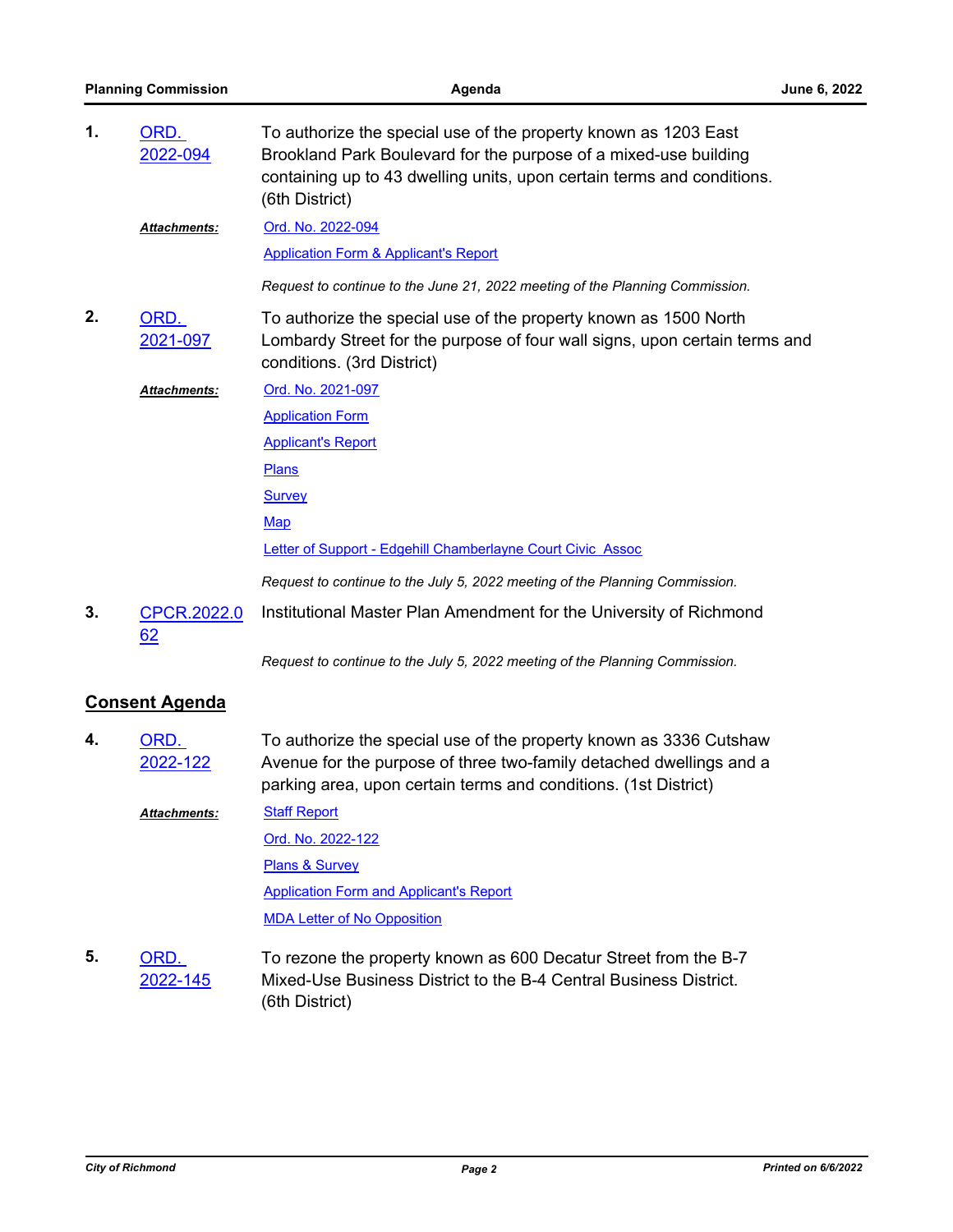| To rezone the property known as 1200 Dinwiddie Avenue from the M-1<br>Light Industrial District to the B-7 Mixed-Use Business District. (6th District)                                                                                                                                            |
|---------------------------------------------------------------------------------------------------------------------------------------------------------------------------------------------------------------------------------------------------------------------------------------------------|
|                                                                                                                                                                                                                                                                                                   |
|                                                                                                                                                                                                                                                                                                   |
|                                                                                                                                                                                                                                                                                                   |
|                                                                                                                                                                                                                                                                                                   |
|                                                                                                                                                                                                                                                                                                   |
| To authorize the special use of the property known as 2516 East Leigh<br>Street for the purpose of (i) an age-restricted multifamily dwelling<br>containing up to 62 dwelling units and an accessory parking area and (ii)<br>up to nine single-family attached dwellings, upon certain terms and |
| conditions, and to repeal Ord. No. 95-151-153, adopted Jun. 26, 1995.                                                                                                                                                                                                                             |
|                                                                                                                                                                                                                                                                                                   |
|                                                                                                                                                                                                                                                                                                   |
|                                                                                                                                                                                                                                                                                                   |
|                                                                                                                                                                                                                                                                                                   |
|                                                                                                                                                                                                                                                                                                   |
|                                                                                                                                                                                                                                                                                                   |
|                                                                                                                                                                                                                                                                                                   |
| To authorize the special use of the property known as 3216 3rd Avenue for<br>the purpose of four single-family detached dwellings, with off-street<br>parking, upon certain terms and conditions. (6th District)                                                                                  |
|                                                                                                                                                                                                                                                                                                   |
|                                                                                                                                                                                                                                                                                                   |
|                                                                                                                                                                                                                                                                                                   |
|                                                                                                                                                                                                                                                                                                   |
| To amend Ord. No. 2021-042, adopted May 24, 2021, which (i) accepted<br>a program of proposed Capital Improvement Projects for Fiscal Year<br>2021-2022 and the four fiscal years thereafter, (ii) adopted a Capital<br>Budget for Fiscal Year 2021-2022, and (iii) determined a means of         |
|                                                                                                                                                                                                                                                                                                   |